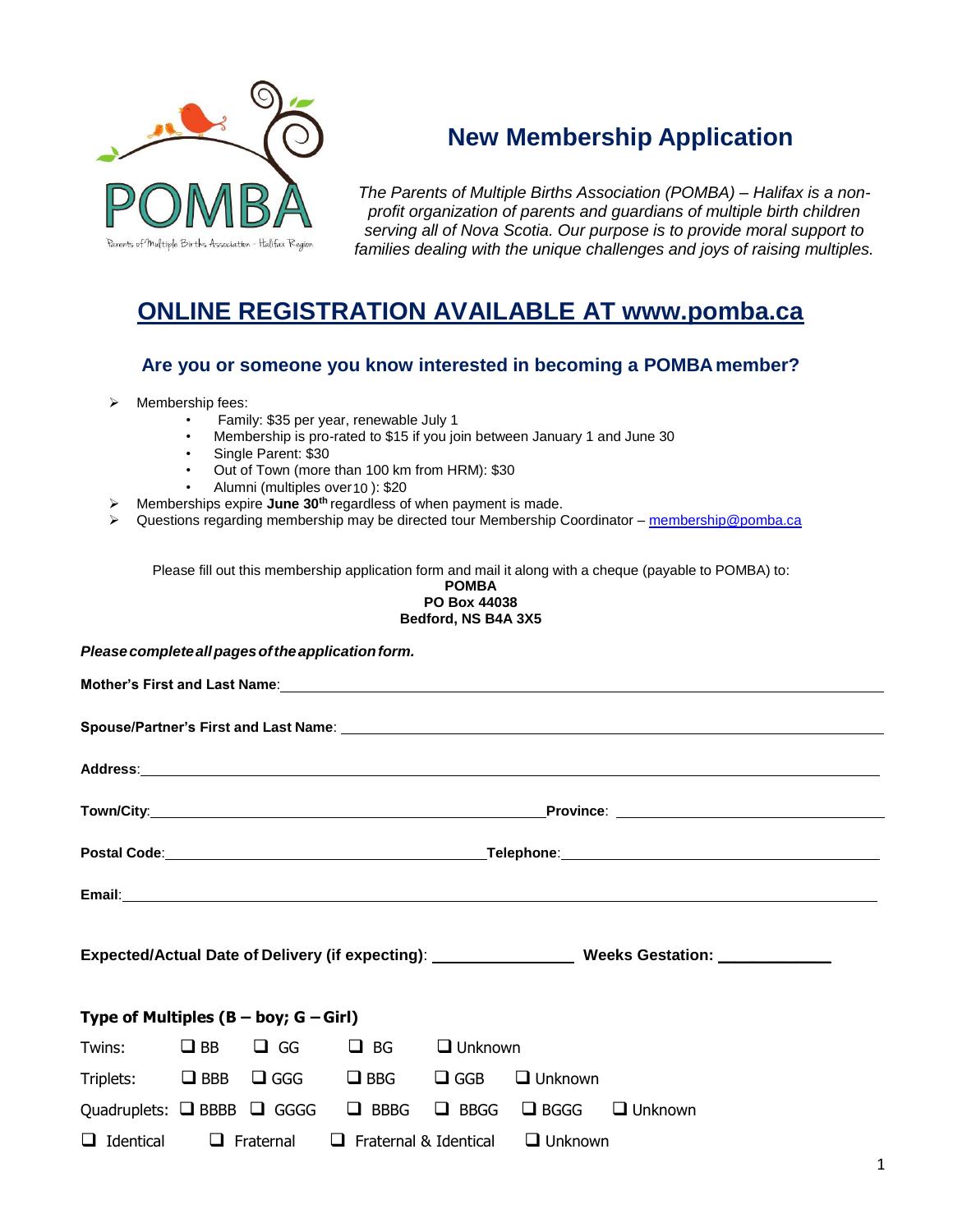## **Please list ALL of the family's children's genders and birthdates:**

| <b>Name</b>                                                             | <b>Birthdate</b>      | <b>Name</b>                                                                                                             | <b>Birthdate</b> |  |  |
|-------------------------------------------------------------------------|-----------------------|-------------------------------------------------------------------------------------------------------------------------|------------------|--|--|
|                                                                         |                       |                                                                                                                         |                  |  |  |
|                                                                         |                       |                                                                                                                         |                  |  |  |
|                                                                         |                       |                                                                                                                         |                  |  |  |
|                                                                         |                       |                                                                                                                         |                  |  |  |
|                                                                         |                       |                                                                                                                         |                  |  |  |
|                                                                         |                       |                                                                                                                         |                  |  |  |
| <b>Support Networks</b>                                                 |                       |                                                                                                                         |                  |  |  |
| I would like to enroll in the following networks (check all that apply) |                       |                                                                                                                         |                  |  |  |
| $\Box$ Higher Order Multiples                                           | Breastfeeding<br>⊔    | $\Box$ Fathers                                                                                                          |                  |  |  |
| $\Box$ Loss of Multiples                                                | $\Box$ Lone Parenting | $\Box$ Special Needs                                                                                                    |                  |  |  |
| $\Box$ Francophone                                                      | $\Box$ LGBTQ          | $\Box$ Preterm Births                                                                                                   |                  |  |  |
| Volunteering                                                            |                       |                                                                                                                         |                  |  |  |
| Please let us know:                                                     |                       | Are you interesting in volunteering sometime to POMBA? Do you have any special skills or resources that we can call on? |                  |  |  |
|                                                                         |                       |                                                                                                                         |                  |  |  |
|                                                                         |                       |                                                                                                                         |                  |  |  |
|                                                                         |                       |                                                                                                                         |                  |  |  |
|                                                                         |                       | I consent for POMBA to provide my information to Multiple Births Canada to receive access to their                      |                  |  |  |
|                                                                         |                       | private member's benefits including: member's only resources, national discount list and access to their                |                  |  |  |
| social media site.                                                      |                       |                                                                                                                         |                  |  |  |
| $\Box$ Yes<br>$\Box$ No                                                 |                       |                                                                                                                         |                  |  |  |
|                                                                         |                       |                                                                                                                         |                  |  |  |
| I consent for POMBA to email me newsletters and/or bulletins via email: |                       |                                                                                                                         |                  |  |  |

Yes No if yes, email address: \_\_\_\_\_\_\_\_\_\_\_\_\_\_\_\_\_\_\_\_\_\_\_\_\_\_\_\_\_\_\_